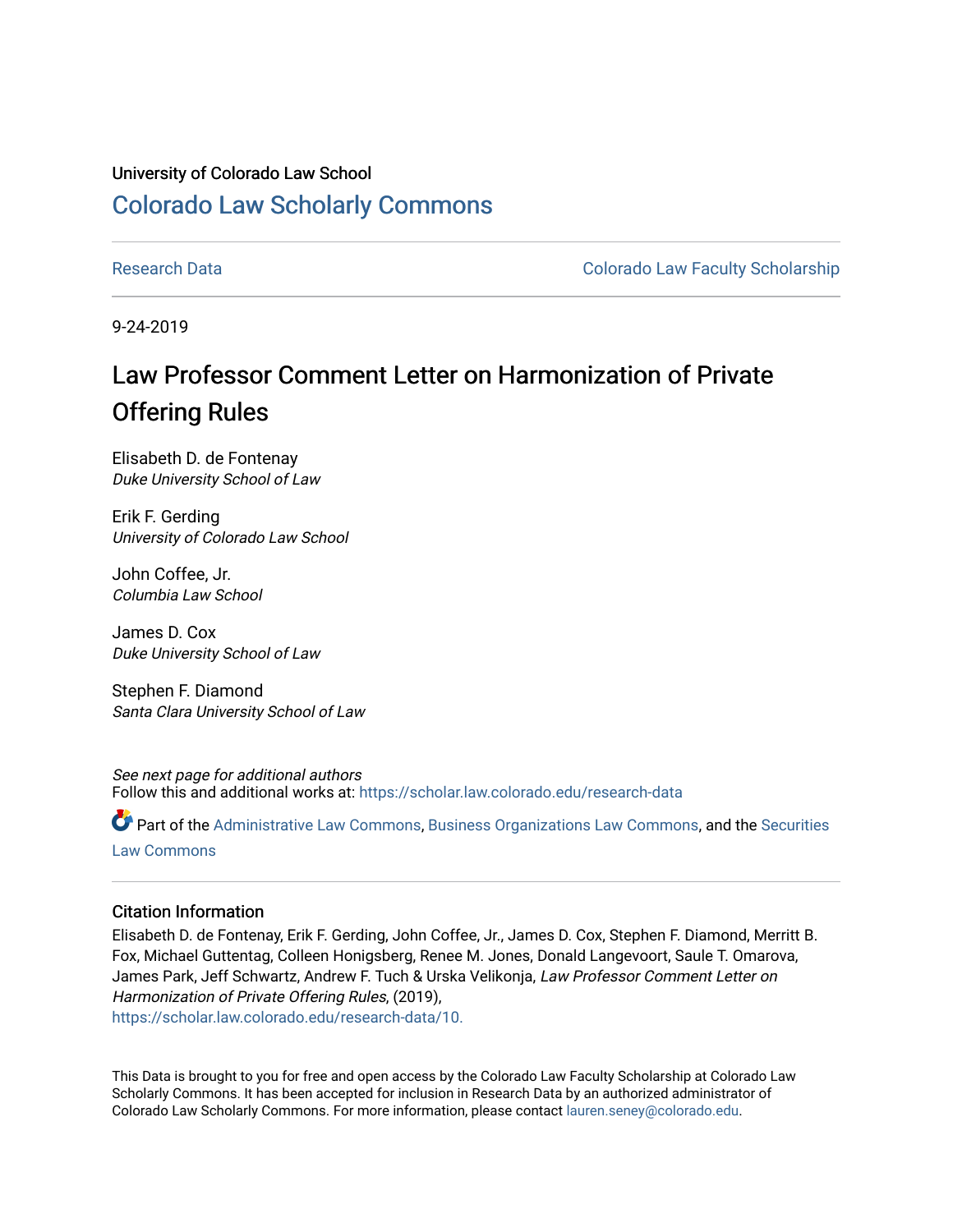#### Authors

Elisabeth D. de Fontenay; Erik F. Gerding; John Coffee, Jr.; James D. Cox; Stephen F. Diamond; Merritt B. Fox; Michael Guttentag; Colleen Honigsberg; Renee M. Jones; Donald Langevoort; Saule T. Omarova; James Park; Jeff Schwartz; Andrew F. Tuch; and Urska Velikonja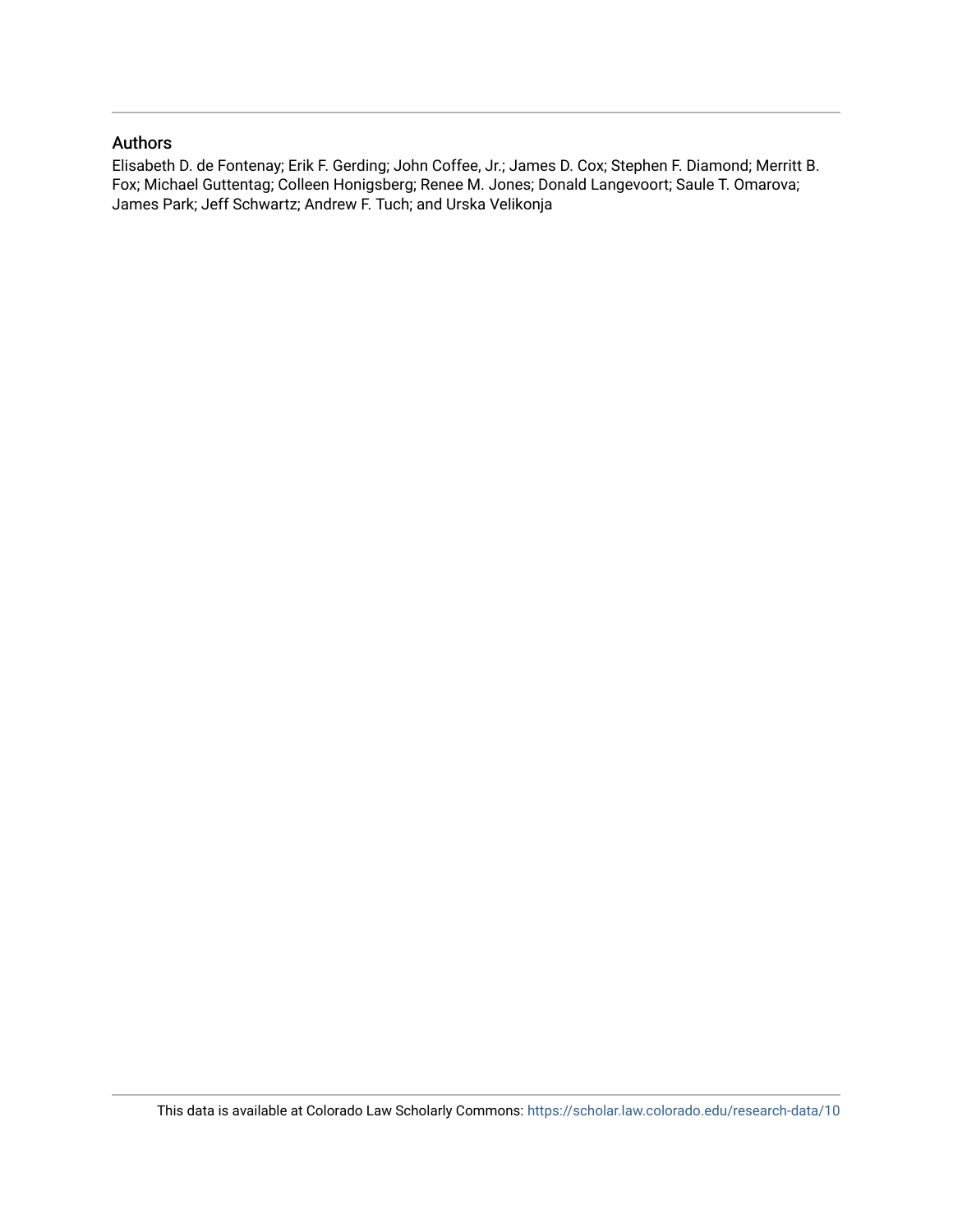#### September 24, 2019

Vanessa Countryman **Secretary** U.S. Securities and Exchange Commission 100 F St NE Washington DC 20549-1090

> RE: Concept Release on Harmonization of Securities Offering Exemptions File No. S7-08-19

Ladies & Gentlemen:

 $\overline{\phantom{a}}$ 

We are fifteen law professors whose scholarship and teaching focuses on securities regulation. We appreciate the opportunity to comment on the U.S. Securities and Exchange Commission's ("SEC" or the "Commission") Concept Release on Harmonization of Securities Offering Exemptions (the "Concept Release").

We believe that the Commission's regulatory regime for transaction exemptions (*i.e.*, exemptions from Section 5 of the Securities Act of 1933 (the "Securities Act")) could be rationalized in a manner that protects investors and promotes capital formation. However, rationalization or harmonization does not necessarily equate with expanding exemptions. The number and scope of exemptions already has been dramatically expanded over several decades, with this expansion only accelerating since the financial crisis. Congress and the Commission have, over this period, dramatically liberalized the ability of issuers to raise capital outside of public markets.

The remarkable growth in private capital has come at least in part at the expense of the public markets. The number of public companies has fallen significantly over the last 20 years,<sup>1</sup> and private capital-raising now outpaces public capital-raising by a substantial factor.<sup>2</sup> The decline in the number of public companies and initial public offerings is a complex phenomenon, with several contributing factors.<sup>3</sup> Yet the deregulation of private capital by Congress and the SEC over the last few decades—including the expansion of transaction exemptions—has clearly played a large role, by allowing even very large firms to delay or avoid going public. The private and public markets are to some degree substitutes for one another, in terms of their ability to attract issuers and investors, and regulators should be aware of the tradeoffs involved in expanding private capital.

Without question, the private markets play a significant and important role in financing U.S. businesses. Yet rather than continuing to expand exemptions from securities

<sup>1</sup> *See* Craig Doidge et al., *The U.S. Listing Gap*, 123 J. FIN. ECON. 464 (2017).

<sup>2</sup> *See* Scott Bauguess et al., Capital Raising in the U.S.: An Analysis of the Market for Unregistered Securities Offerings, 2009–2014 (2015), https://www.sec.gov/dera/staff-papers/white-papers/unregistered-offering10- 2015.pdf.

<sup>3</sup> *See, e.g.*, Xiaohui Gao et al., *Where Have All the IPOs Gone?* 48 J. FIN. & QUANTITATIVE ANALYSIS 1663, 1677–79 (2013) (attributing the decline in IPOs to technological changes requiring small companies to achieve scale faster); Robert P. Bartlett III et al., *The Small IPO and the Investing Preferences of Mutual Funds*, 47 J. CORP. FIN. 151 (2017) (providing evidence that the sharp decline in small company IPOs was triggered by mutual funds' preference for liquidity).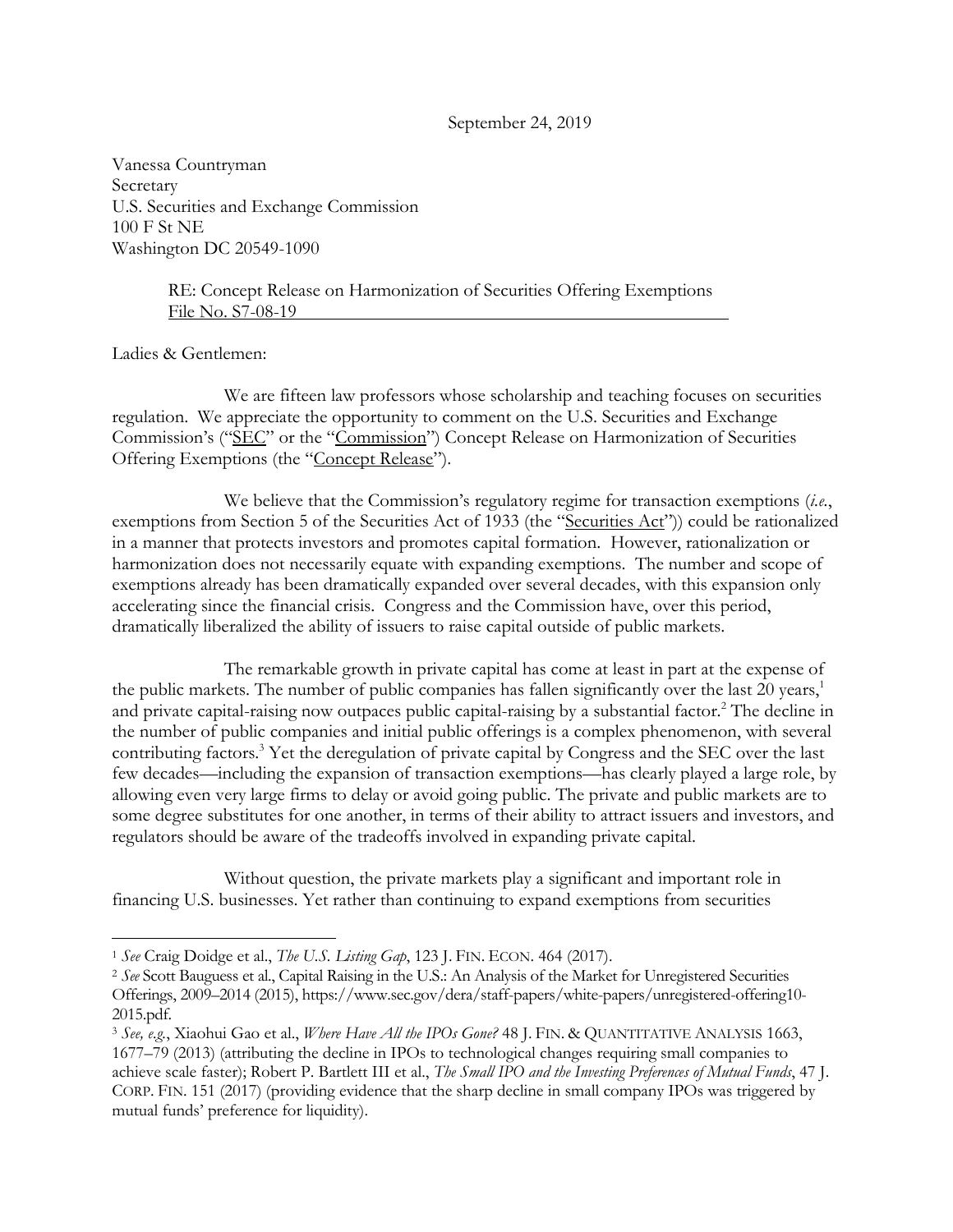registration, we should pause to ask whether doing so undermines the *public* markets that have served retail and institutional investors so well. We hold differing views on the appropriate regulation of public companies and the public markets. Nonetheless, we all agree that the private markets cannot replicate what the public markets have achieved solely through private ordering. There are significant collective action problems and agency costs in corporate finance that hinder price discovery, liquidity, and information quality in the absence of regulation.<sup>4</sup> Therefore, we believe that robust public markets are crucial to continued economic growth in the United States.

The initial step in designing rules to "harmonize" transaction exemptions, we believe, should be to require that issuers and securities intermediaries provide greater information to the Commission about their use of transaction exemptions. This information should then be made available to academics and the public for analysis and comment. Collecting this information may require changes to filing requirements for existing transaction exemptions. More data on the use of existing exemptions would help Congress, the Commission and the public answer vital questions before the Commission pursues any rule changes that would enlarge the scope of transaction exemptions.

#### **1. Public Markets Represent the Gold Standard for Investor Protection and Capital Formation**

Any consideration of the regulatory web of transaction exemptions should begin with an acknowledgement that public securities markets, which are the product of SEC-registered offerings, remain the standard against which securities offerings and markets should be judged. Since the end of World War II, U.S. public securities markets have been the envy of the world in terms of size and liquidity and as engines for capital formation. This status owes not just to the economic might of the United States, but moreover to the legal architecture of federal securities laws, built over eight decades, which has protected investors. These statutes and rules restored investor confidence, which was shattered by the Crash of 1929 and the Great Depression. In so doing, these legal rules provided the scaffolding for the creation of deep and vast public securities markets that helped American businesses raise trillions of dollars in capital.

There is considerable room for disagreement over whether public companies and the public markets are subject to too much regulation, and we hold differing views on this. Whether or not that is the case, however, we believe that Congress and the Commission should be especially cautious about further expanding opportunities for issuers and investors to circumvent the public markets entirely or making rule changes that risk draining liquidity from public markets.

Public markets have succeeded in protecting investors, promoting investor confidence, and attracting liquidity thanks to an array of legal rules that are absent or much weaker in markets for private or exempt offerings. These legal rules include the following:

¶ *Mandatory Disclosure:* The Securities Act and the Commission's regulations under that statute require that issuers disclose a broad range of information to investors. These rules help address severe information asymmetries that afflict capital markets and help

<sup>4</sup> *See, e.g.*, John C. Coffee, Jr., *Market Failure and the Economic Case for a Mandatory Disclosure System*, 70 VA. L. REV. 717 (1984).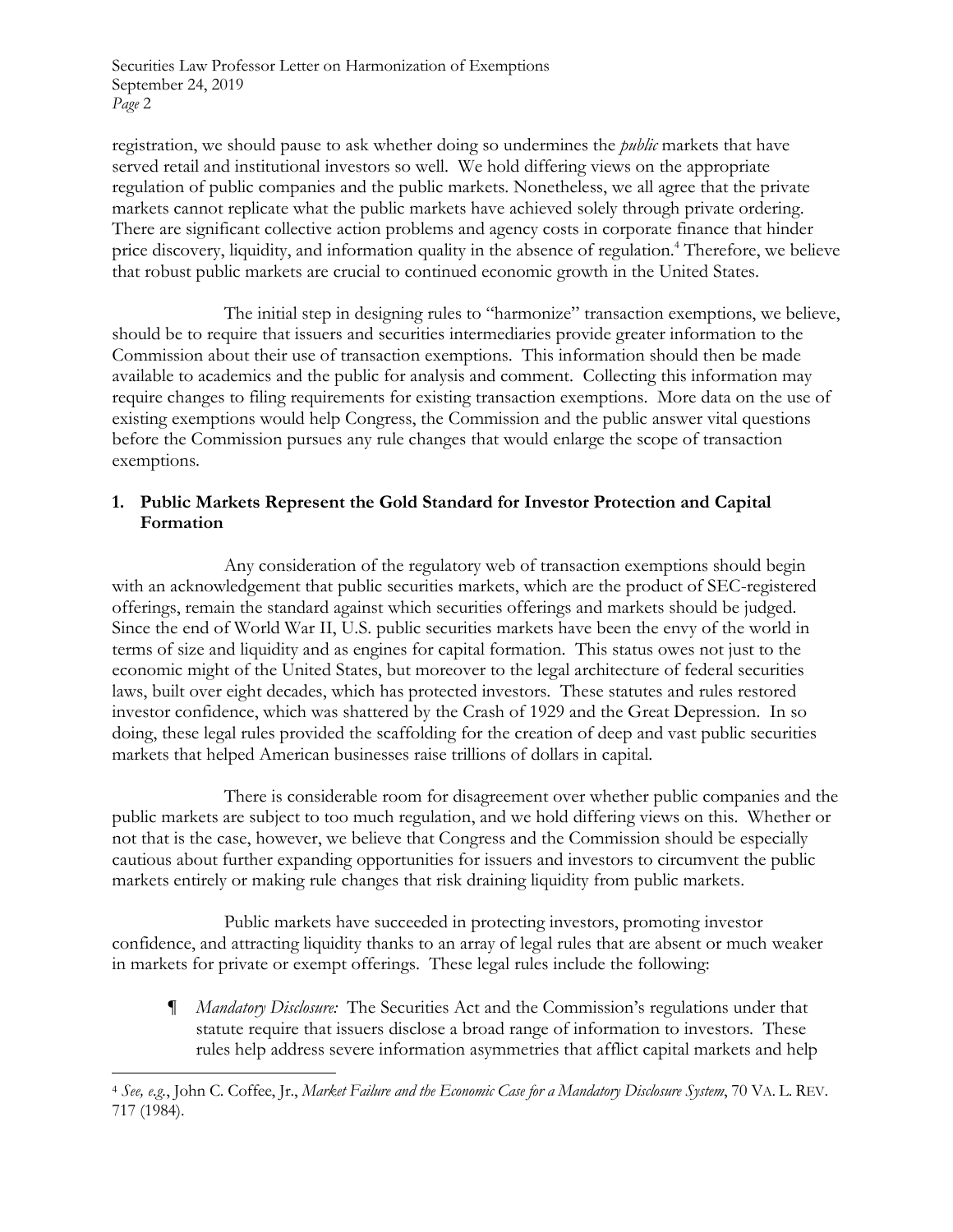investors minimize agency costs by enabling the monitoring of managers. Even prominent academic critics of mandatory disclosure have acknowledged the valuable role that these rules play in standardizing information provided to investors. This standardization enables investors to make quality comparisons among issuers and securities.<sup>5</sup>

- ¶ *Remedies:* Federal law provides investors in public markets a broader range of remedies for fraud compared to those in private markets, including Sections 11 and 12(a)(2) of the Securities Act. Although the signatories to this letter may disagree about whether these private rights of action have imperfections, we agree that they provide antifraud protections beyond those that exist in private markets.
- ¶ *Oversight:* Public rights of action, including under Sections 17 and 24 of the Securities Act, provide additional layers of antifraud protection in public markets. Public markets are subject to a much more intense level of oversight by federal regulators as well as selfregulatory organizations ("SROs") compared to private markets.

The regulatory regime of disclosure, remedies, and oversight helps create and supports the functioning and growth of public markets. This regime enables public markets to achieve a high degree of informational efficiency so that there are transparent market prices for public securities and those prices generally reflect all available public information. Public markets benefit from other features that contribute to this informational efficiency. These include thirdparty research, exchanges, and market makers, all of which are regulated in the public markets.<sup>6</sup>

This web of institutions and regulation and public market institutions benefits retail investors even if they do not read the disclosure provided. The logic of market efficiency is backed by decades of empirical finance research. As elaborated further below, the mechanisms, evidence, and benefits of market efficiency are largely absent from private markets.

This points to an important spillover benefit: the pricing of securities in private markets often relies on prices in public markets for reference points. The stock of public companies serve as the inputs for index funds, which, as we explain below, offer retail investors returns and diversification at low risk. The transparent and efficient pricing of public company securities also enables them to serve as collateral for other financial transactions. Changes that shrink the size and liquidity of public markets thus impose spillover costs on other financial markets.

Informationally efficient public markets level the playing field for retail investors, and regulations play a crucial role in this. Regulation FD curbs selective disclosures in public markets but not private ones. As we explain below, as a practical matter, insider trading laws are difficult to enforce outside of public markets. Public disclosure, antifraud protections, and the mechanisms of market efficiency, together with requirements for audited financials, all combine to ensure the

 $\overline{\phantom{a}}$ 5 Frank H. Easterbrook & Daniel A. Fischel, *Mandatory Disclosure and the Protection of Investors*, 70 VA. L. REV. 669, 687, 701 (1984).

<sup>&</sup>lt;sup>6</sup> Scholars have recognized for decades the mechanisms that promote informational efficiency in public markets. Ronald J. Gilson & Reinier H. Kraakman, *The Mechanisms of Market Efficiency*, 70 VA. L. REV. 549 (1984).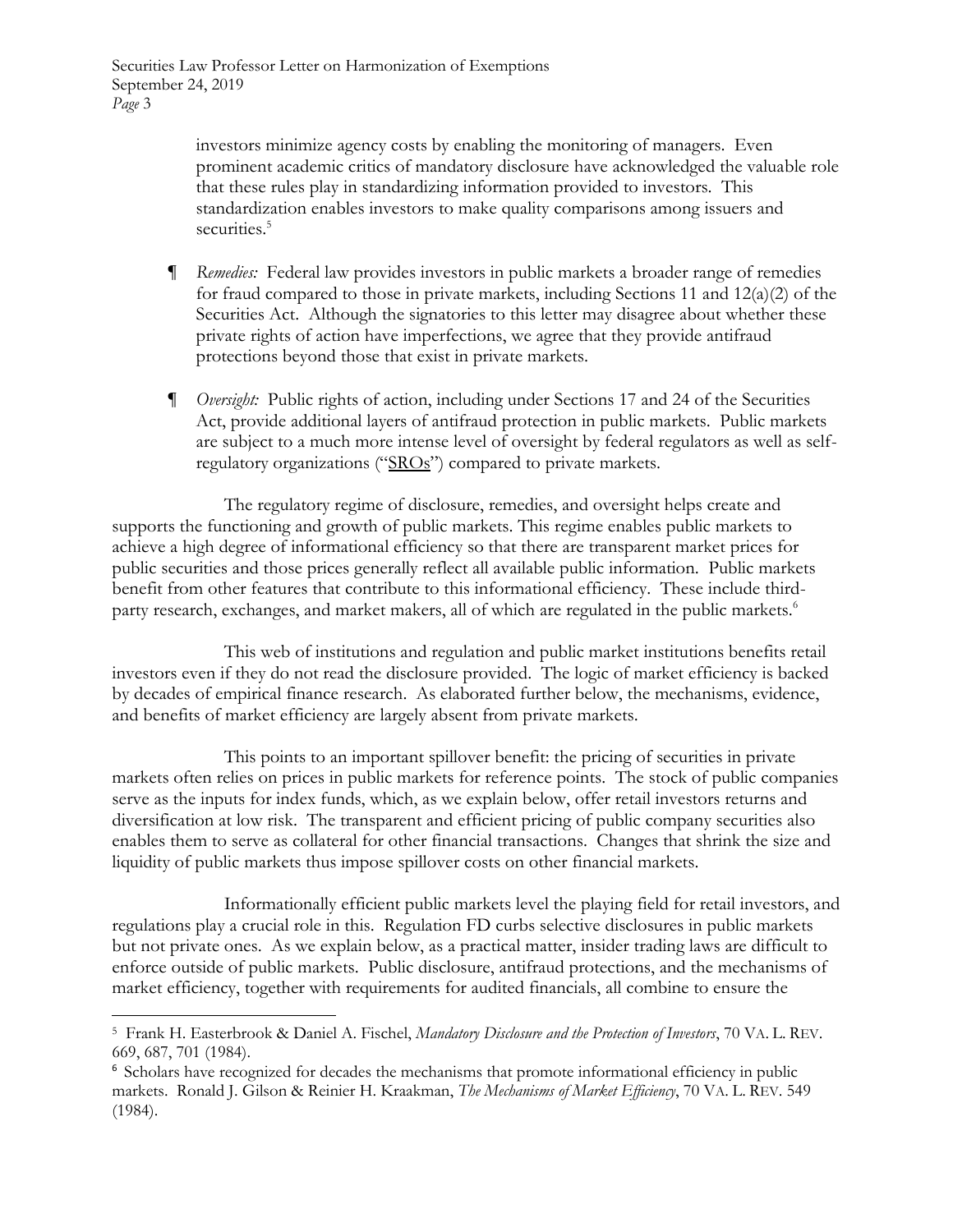integrity of information in public markets. A level playing field and informational integrity are essential to investor confidence. The difficulties of quantifying investor confidence should not lead to a dismissal of its importance.

Informational efficiency both depends on and catalyzes the deep level of liquidity in public markets. This liquidity enables investors to enter and exit investments easily. The ease of exit helps retail investors meet their cash needs. The exit enabled by liquid public markets also provides a crucial tool in disciplining companies and management with poor financial performance, as well as those that have engaged in misconduct or that are otherwise not serving the interests of their investors. Moreover, the liquidity of public markets also narrows spreads to the benefit of investors. Investors in public markets benefit from lower commissions and best execution for trades.

 Shareholders of public companies benefit not only from transparent and informationally efficient prices, but also from a range of corporate governances rules, including a well-established proxy process, independent audit committees, and stock exchange listing standards. In short, public markets help investors mitigate the agency costs that result from the separation of ownership and control. Retail investors can enjoy the benefits provided by public markets without needing to overcome daunting collective action problems, to accumulate substantial bargaining power, or to invest impractical amounts of time negotiating for, and analyzing volumes of, crucial information.

#### **2. Private Securities Markets Pose Risks to Retail Investors**

 $\overline{\phantom{a}}$ 

The Concept Release seeks public comment on various proposals to expand or create new exemptions from registration under the Securities Act, or to loosen the restrictions on the secondary trading of private securities. To be very clear, such proposals would have the primary effect of allowing small-dollar retail investors to invest *directly* in private securities. Indeed, issuers are already permitted to raise unlimited amounts of capital privately from institutional and high-networth investors, without significant disclosure obligations. 7 Some exemptions require no disclosure whatsoever.<sup>8</sup>

Yet investing in private securities would pose considerable additional risks for retail investors, relative to investing in public securities, and existing research suggests that these additional risks would not be sufficiently offset by higher expected returns.

In fact, if retail investors are given more direct access to the private markets, they are likely to earn *lower* risk-adjusted returns overall than they do in the public markets, for several reasons:

<sup>7</sup> Moreover, existing exemptions also allow retail investors to purchase private securities. For example, in 2016, the Commission amended Rule 504 of Regulation D to allow exempt issuances of up to \$5,000,000 in securities in any 12-month period. Under Rule 504, offerees and purchasers need not be accredited investors. Prior to the amendment, the cap was \$1,000,000 in any 12-month period.

<sup>8</sup> For example, under Rule 506(b) of Regulation D, issuers may raise an unlimited amount of capital with no required disclosures to investors, so long as the securities are offered only to "accredited investors." See 17 C.F.R. § 230.506(b). Under this exemption, the issuer's only "disclosure" obligation is the filing with the SEC of Form D, a simple two-page notice providing summary information about the issuance.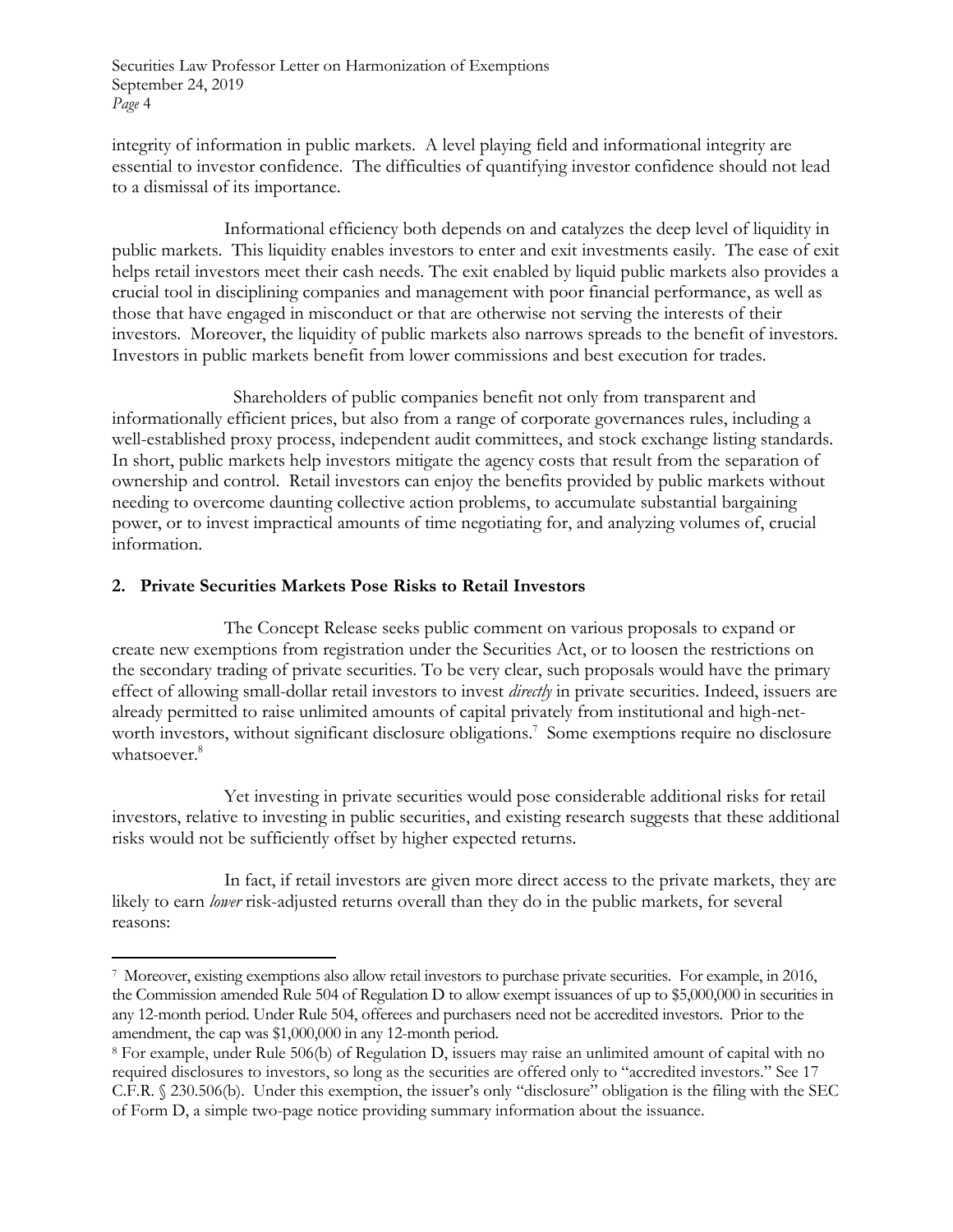#### *A. Evidence is mixed as to whether even large institutional investors achieve better risk-adjusted returns in the private markets than in the public markets, with recent evidence suggesting a convergence of returns in the two markets.*

Because retail investors are currently confined to the public markets, for the most part, the Concept Release inquires whether retail investors may be missing out on favorable investment opportunities in private securities that are available only to institutional and high-networth investors. The unstated assumption is that investors obtain better returns in the private markets than in the public markets.

The evidence does not support this assertion, however, even for institutional investors.<sup>9</sup> Contrary to the received wisdom, the most recent and comprehensive studies show that the returns from investing in the public and private markets have been converging over time, and any excess returns in the private markets have mostly dissipated today.<sup>10</sup> Such convergence is precisely the result one would expect, given how much capital has shifted to the private markets and how competitive private markets have become for investors.

Evidence showing outperformance of the private markets relative to the public markets are based on data from earlier decades, when private equity and venture capital were relatively new asset classes. Facing little or no competition for investments, many such funds could boast of market-beating returns. That is no longer the case today, when the number of private investment funds and the capital that they manage have skyrocketed, leading to fierce competition and substantially lower returns. Ironically, one of the most frequently cited studies for the proposition that the private markets outperform the public markets makes this explicit: the authors find that returns to investors in private equity funds with post-2005 vintage years have been roughly equal to returns in the public markets.<sup>11</sup>

Even this evidence overstates the returns to the average institutional investor in the private markets, however. Because studies of the private markets rely primarily on limited, voluntarily reported data, they cover the performance of only the largest and most successful institutional investors, investing in the largest and most successful investment funds.

l

<sup>9</sup> In particular, the performance of private equity funds as reported by industry associations and much prior research is significantly overstated. *See* Ludovic Phalippou & Oliver Gottschalg, *The Performance of Private Equity Funds*, 22 REV. FIN. STUD. 1747 (2009).

<sup>&</sup>lt;sup>10</sup> For studies documenting the decline in returns to private equity investors over time, see, e.g., Robert S. Harris, Tim Jenkinson & Steven N. Kaplan, *How Do Private Equity Investments Perform Compared to Public Equity?*, 14 J. INV. MGMT. 14, 15 (2016); Ludovic Phalippou, *Performance of Buyout Funds Revisited?*, 18 REV. FIN. 189, 189 (2014); Ludovic Phalippou & Oliver Gottschalg, *The Performance of Private Equity Funds*, 22 REV. FIN. STUD. 1747, 1747 (2009); Berk A. Sensoy, Yingdi Wang & Michael S. Weibach, *Limited Partner Performance and the Maturing of the Private Equity Industry*, 112 J. FIN. ECON. 320, 341-42 (2014).

<sup>11</sup> *See* Harris et al., *supra* note 10, at 15.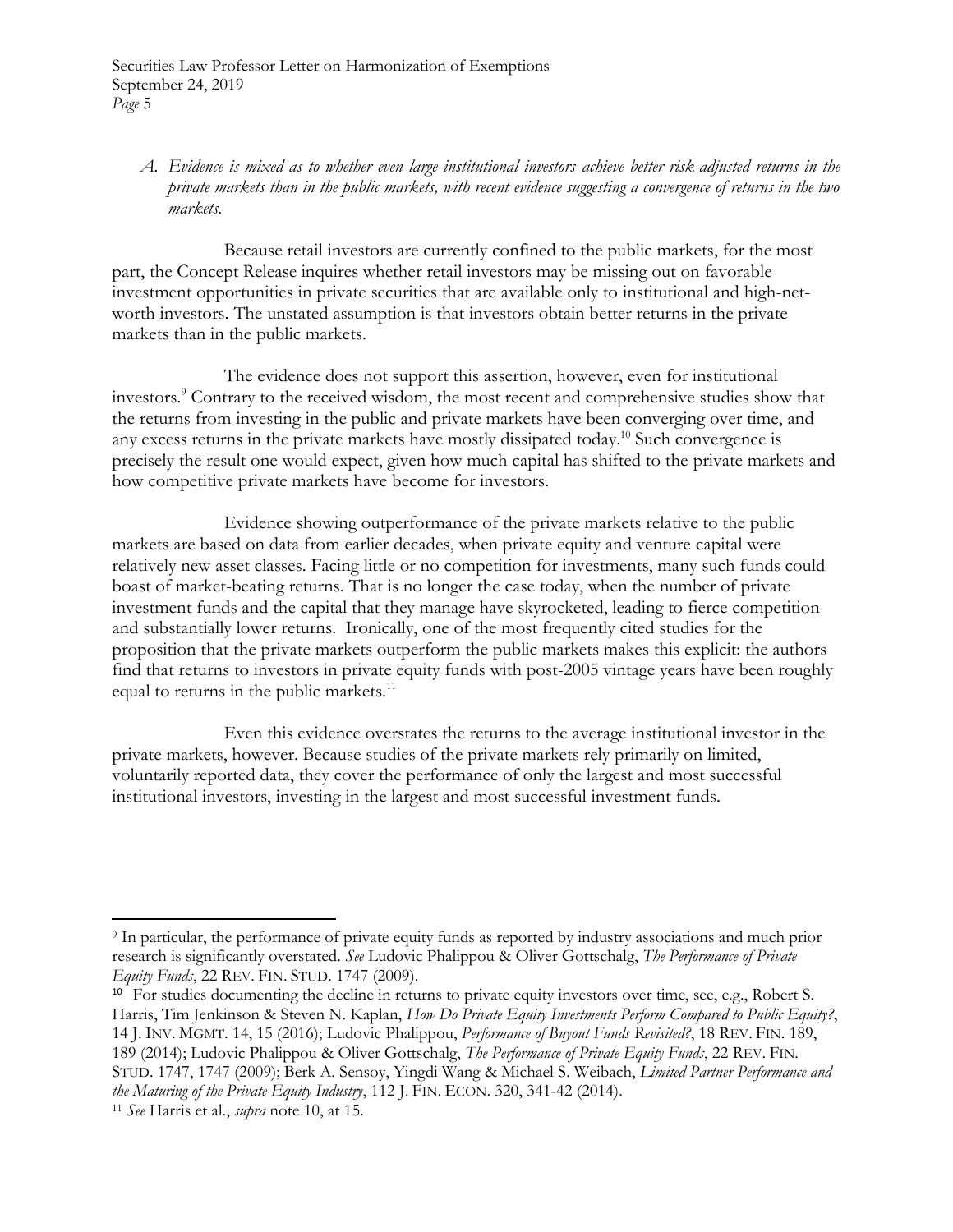$\overline{\phantom{a}}$ 

Thus, the best evidence today suggests that, on average, *even institutional investors may be doing no better in the private markets than they would investing in a broad index of public securities.<sup>12</sup>* 

#### *B. Retail investors would be highly unlikely to gain access to the same issuers and investments in the private markets as institutional investors.*

Capital is currently abundant and cheap in the United States, in both the public and private markets, due to our prolonged period of historically low interest rates. Private firms face a seemingly bottomless supply of capital from institutional and high-net-worth investors, including venture capital funds, private equity funds, private credit funds, business development companies, angel investors, and direct investment from sovereign wealth funds, pension funds, and others.

The number of investment funds targeting the U.S. private markets has grown exponentially over the last few decades,<sup>13</sup> leading to vigorous competition for investments and a growing sense of overcrowding. Large operating companies are also eagerly competing to invest in private firms: these "strategic" acquisitions have long replaced the IPO as the primary exit for venture capital investments. In this highly competitive environment, capital is far from scarce. The notion that institutional investors may have passed over a large set of attractive private investments is therefore implausible. There is simply no evidence that issuers with reasonable prospects for growth and profitability currently lack capital in the private markets.

Therefore, the private issuers that seek out direct investment from small-dollar retail investors are likely to be the smallest issuers with the worst prospects—the product of severe adverse selection, if not outright fraud.<sup>14</sup> It would be ill-advised to steer retail investors towards these firms, when decades of research in financial economics suggest that they would be poor investments for retail investors, and that such firms are not equipped to manage passive investments from dispersed equity holders.

In conclusion, there is no basis for believing that small-dollar retail investors would have access to good investments on good terms in the private markets. The Commission should be wary of the availability bias, which can lead to excessive focus on the few "unicorn investments" that produce outsized returns, rather than on the far greater number of startup investments that lose money.

<sup>12</sup> Even if one could show that institutional investors earned superior returns in the private markets, the excess return would likely be compensation for the additional liquidity risk associated with private securities. Investments in private firms and in the private markets are considerably harder to sell quickly and with low transaction costs than in the public markets. Institutional investors are well suited to bear liquidity risk; retail investors are not.

<sup>13</sup> *See* Javier Espinoza, *Private Equity Funds Active in Market Reach All-Time High*, FIN. TIMES (Apr. 25, 2018), https://www.ft.com/content/c74e10c6-47d2-11e8-8ae9-4b5ddcca99 b3 (describing record-breaking fundraising by private equity funds).

<sup>14</sup> We note that these adverse selection problems may exist even in other stages of the market cycle. Institutional investors have more resources and longstanding relationships with market intermediaries than retail investors. This affords institutional investors greater access to the most promising investments even independent of regulatory restrictions. For an analysis of adverse selection problems in public and private securities offerings, see Merritt B. Fox, *Regulating the Offering of Truly New Securities: First Principles*, 66 DUKE L.J. 673 (2016).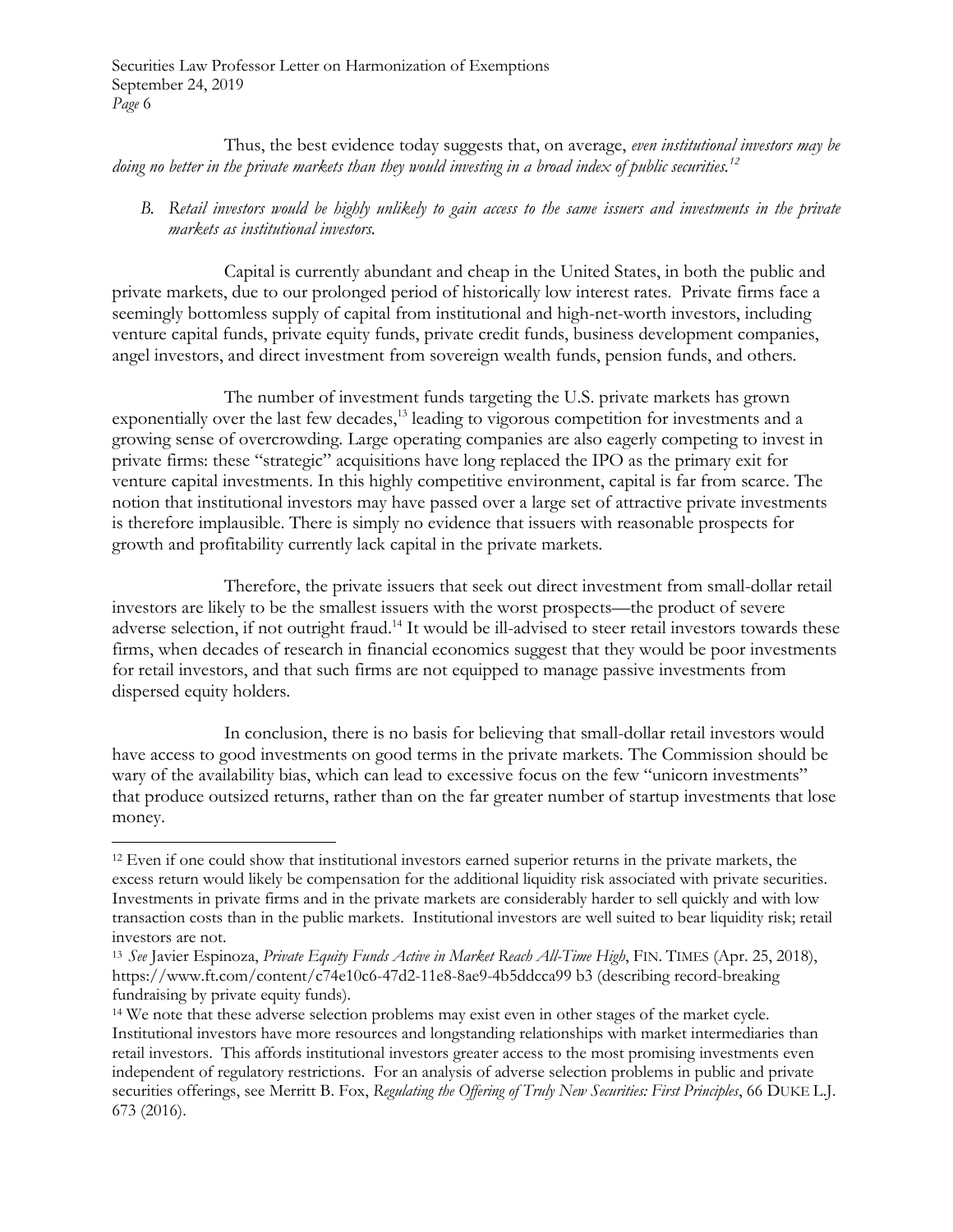This adverse selection faced by retail investors in the private markets has two further implications.

*First*, studies showing returns to very large institutional investors in the private markets are simply not predictive of what the returns to small-dollar retail investors would be: rather, such studies represent an unachievable upper bound on those returns.

*Second*, these investments would be highly unlikely to meet FINRA's "suitability" standard and the SEC's recently adopted Regulation Best Interest in order for brokers to recommend them to retail investors.<sup>15</sup> Given that, it seems particularly problematic that the SEC seeks to allow small-dollar retail investors to invest *directly* in such securities. The Commission should be concerned that encouraging more direct retail investment in private securities may result in both more unregulated parties promoting transactions for retail investors and significant downward pressure on suitability and fiduciary standards for regulated investment professionals.

*C. Even if retail investors could gain access to the same investments as institutional investors, we would expect their investment performance to be materially worse, due to severe information asymmetry and greater liquidity risk.*

Contrary to the public markets, retail investors in the private markets would face a strikingly uneven playing field relative to corporate insiders and more sophisticated investors.

# 1. Information Asymmetry.

Unlike in the public markets, where securities prices are believed to incorporate all available information, investors in the private markets must determine the value of securities themselves.

The amount of information available in the private markets is very limited, and is distributed unevenly across investors, even in the very same firm.<sup>16</sup> Private securities are also largely illiquid—that is, there is dramatically less trading than in the public markets. The combination of these two factors means that there is generally no single "market price" at any given time for private securities, and there is no reason to believe that the pricing of private securities is efficient. Recent anecdotes abound regarding severe valuation discrepancies for even the largest private firms.

Accordingly, *access to information is crucial for valuing private securities*. Unfortunately, even assuming that retail investors were sophisticated enough to value private securities, they would be unlikely to have access to the necessary information. Because they are not subject to the mandatory disclosure regime that applies in the public markets, private issuers are not required to disclose even

<sup>15</sup> *See* James D. Cox, *Who Can't Raise Capital? The Scylla and Charybdis of Capital Formation*, 102 KY. L.J. 849, 862 (2013) ("[I]t is difficult to believe that investing in a small business, and particularly one with little operating history and little liquidity for its shares, is appropriate for the investor who is neither accredited nor sophisticated.")

<sup>16</sup> *See* Elizabeth Pollman, *Information Issues on Wall Street 2.0*, 161 U. PA. L. REV. 179, 235–36 (2012).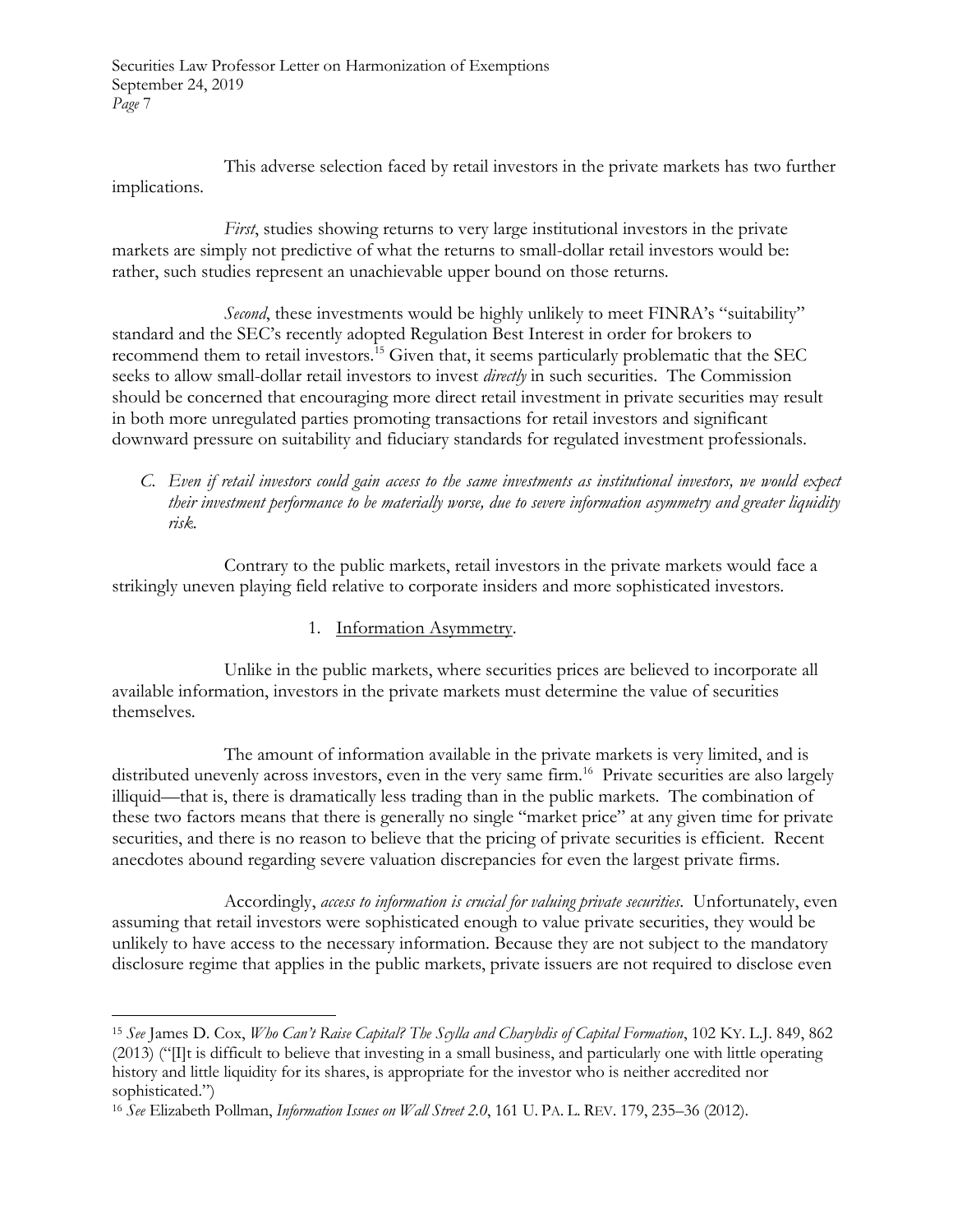the most material information affecting them, such as the loss of the firm's largest customer, the departure of the CEO, or the initiation of a major lawsuit or government investigation.

For the most part, nothing prevents private firms from providing differential disclosure or no disclosure at all to their investors. While institutional investors with sufficient bargaining power typically negotiate for certain information rights from private issuers,<sup>17</sup> *retail investors in the very same firms might have no information rights whatsoever*. 18

In those instances in which retail investors might have relationships with company insiders to afford them access to information, we note that Section 4(a)(2) already provides an exemption from registration. Issuers can face significant uncertainty as to when Section 4(a)(2) applies, but this has the benefit of requiring issuers to be very confident that a retail investor does not need the protection of the Securities Act before proceeding with an offer or sale.

# 2. Liquidity Risk.

Retail investors have liquidity needs that institutional investors typically do not, meaning that retail investors cannot keep their capital invested indefinitely. However, private securities are largely illiquid, in stark contrast to public securities.<sup>19</sup> First, investors in private firms may not be permitted to sell their securities at all, whether due to restrictions imposed by the securities laws or by the issuers themselves. Even when permitted to sell, they may be unable to find a buyer, given the lack of publicity and lack of information about the issuer. If they are able to sell their securities, for example through a broker or a secondary market for private securities, the high transaction costs and bid/ask spreads could easily eliminate any gain on the sale.

At the same time, opening up retail investment in private markets would place enormous pressure on resale restrictions, which could undermine the design of transaction exemptions including provisions that protect investors.

# 3. Dilution Risk.

Even if retail investors managed to access the rare startup that ultimately proved to be a success, they would still have no guarantee of emerging with a large payoff. Emerging companies raise needed funds in stages, with progressively larger and more sophisticated investors at each round, until the firm finally has a liquidity event via acquisition or IPO. Experience confirms

 $\overline{\phantom{a}}$ <sup>17</sup> *See* Nat'l Venture Capital Ass'n, Investor Rights Agreement 20–23 ("Information and Observer Rights"), http://nvca.org/resources/model-legal-documents/ (last visited Sept. 21, 2019).

<sup>&</sup>lt;sup>18</sup> To illustrate this concern, consider that before it went public earlier this year, the car sharing service Uber was the largest of the private company unicorns. In January 2016, while raising additional equity capital at a \$62.5 billion valuation, its shares were marketed to high-net-worth individuals who were not given any financial statements whatsoever for the company. *See* Julie Verhage, *Here's What Morgan Stanley Is Telling Its Wealthiest Clients About Uber*, BLOOMBERG (Jan. 14, 2016, 6:42 AM), *available at*

http://www.bloomberg.com/news/articles/2016-01-14/here-s-what-morgan-stanley-is-telling-its-wealthiestclients-about-uber.

<sup>19</sup> *See* Jeff Schwartz, *The Twilight of Equity Liquidity*, 34 CARDOZO L. REV. 531, 548-50 (2012) (describing the factors that render private company equity illiquid).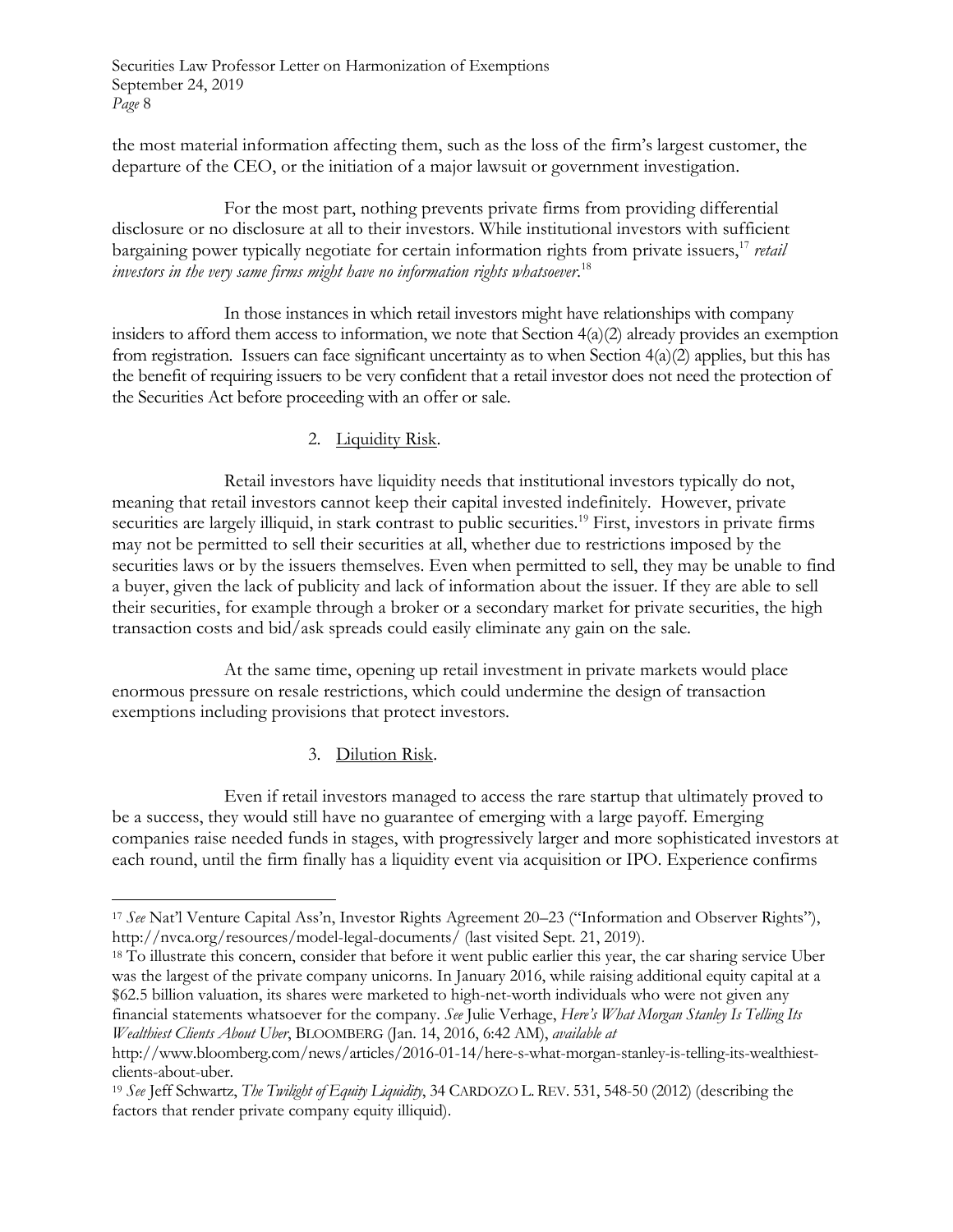that earlier-round investors face substantial threats of dilution with each successive round of financing. Experienced early investors such as venture capital funds protect themselves against this threat through various private ordering devices. There is no reason to expect that retail investors would be sufficiently coordinated or experienced to protect their gains against future appropriation through succeeding dilutive investments.<sup>20</sup>

This is also reason to interrogate the idea that retail investors are being precluded from earning outsized returns in startup companies. "Friends and family" investors even in those issuers that succeed often have their returns diluted by later, sophisticated institutional investors such as venture capital funds.

#### 4. Lack of Recourse.

If a private firm is performing poorly, or there is misconduct by the management team or controlling stockholders, retail investors would likely be the last to be informed, if ever. And unlike in the public markets, there is little chance that they would have adequate recourse to correct the problem or to be compensated for their losses.

To take only one example, while the prohibition on insider trading applies both to public and private securities, it is extraordinarily difficult to detect and to enforce in the private markets, due to the lack of mandatory disclosure and the absence of a continuous market price for the issuer's securities. Thus, even if retail investors were able to invest alongside institutional investors in the private markets, they would be at the mercy of not only issuers and insiders, but also institutional investors with considerably more bargaining power, more sophistication, and more information.

Some commentators may argue that limitations on transaction exemptions deprive retail investors of the greater returns that come with more opaque and illiquid investments. However, policy should be driven by data rather than rhetoric or anecdotes about early investors in tech companies.

#### **3. Retail Investors Raise Unique Concerns That Caution Against Investing in Private Securities**

Retail investors' overall track record is not encouraging, even in the public markets. Decades of finance research support the policy of encouraging retail investors to invest in low cost index funds. The fact that we have finally achieved some success in steering retail investors' 401(k) investments to low-cost index funds of public securities should be considered one of the crowning achievements in investor protection of the last decade. It is worth noting, however, that it took decades to make progress on this front, during which time retirement investors collectively lost or passed up billions of dollars per year as a result of poor investment choices, excessive fees, and transaction costs, typically without ever realizing it.<sup>21</sup> Encouraging retail investors to invest directly in

<sup>20</sup> *See* James D. Cox, *Who Can't Raise Capital? The Scylla and Charybdis of Capital Formation*, 102 KY. L.J. 849, 854 (2013).

<sup>21</sup> *See* WILLIAM A. BIRDTHISTLE, EMPIRE OF THE FUND: THE WAY WE SAVE NOW 71-88 (Oxford University Press, June 2016). Professor Birdthistle estimates the minimum annual fee revenue to the mutual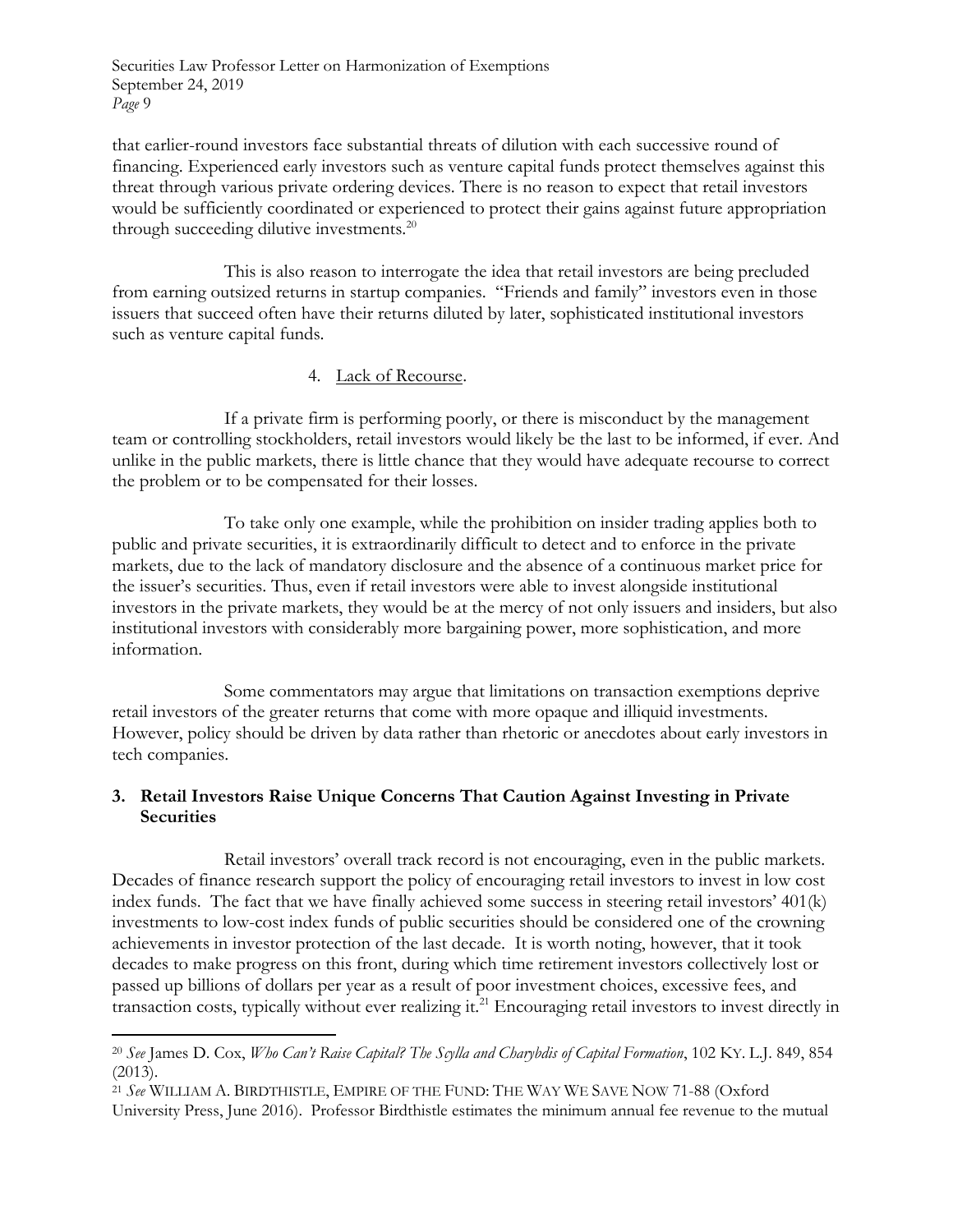private securities would be fundamentally at odds with this achievement. Encouraging investments in private securities would not only increase the risk for retail investors, it would also drain liquidity from public securities, which are the inputs to index funds.

Institutional investors often allocate a portion of their capital to the private markets on the theory that they provide additional diversification, because the returns in the private markets may not be perfectly correlated with those in the public markets.<sup>22</sup> This rationale does not apply to small-dollar retail investors. With limited funds to invest and limited opportunities in private securities, retail investors would almost certainly *increase* their overall risk and *reduce* their portfolio diversification by allocating funds to direct private investments.

We applaud the Commission's interest in promoting diversification for retail investors, but believe that other initiatives, such as improving the intelligibility of mutual fund fee disclosures for retail investors, offer far greater and more certain benefits than opening retail access to private markets.

#### **4. Proposals to Increase Retail Investor Participation in Private Securities through Pooled Investment Vehicles Suffer from Similar Misconceptions about the Private Markets**

As an alternative to direct retail-investor participation in the private markets, the SEC's Concept Release seeks comment on various proposals designed to increase opportunities for retail investors to invest in private securities *indirectly*, through pooled investment vehicles such as open-ended investment companies (mutual funds), closed-end funds, interval funds, and tender offer funds. Other commenters have proposed allowing retail investors to invest in a fund-of-funds that would in turn invest in private equity funds or venture capital funds.

*First*, it is worth noting that retail investors can already access the private markets indirectly through channels such as (1) mutual funds that invest in late-stage private firms, (2) BDCs, and (3) publicly-traded private equity firms.

*Second*, these proposals implicitly seek a pooled vehicle structure for retail investors with features that cannot coexist in practice: liquidity for the investors; investment in illiquid private securities; investment in small issuers; broad diversification; good risk-adjusted returns; and, presumably, no need for retail investors to monitor the fund manager and the investments themselves. None of the current proposals for a pooled investment vehicle for retail investors would plausibly combine all or even most of these desired features.

To give one example, private equity funds often invest in no more than 5-7 portfolio companies during their 10-year lifespan, such that they cannot reasonably be characterized as diversified. This would represent a degree of risk that is unjustified for a retail investor with very

fund industry to be approximately \$100 billion. *See id*. at 62. Of that amount, a conservative estimate would be that shareholders are paying tens of billions annually in fees for actively managed funds, rather than cheaper and better performing index funds.

<sup>22</sup> *See* SEC Concept Release at 173 ("Retail investors who seek a broadly diversified investment portfolio could benefit from the exposure to issuers making exempt offerings, as these securities may have returns that are less correlated to the public markets.")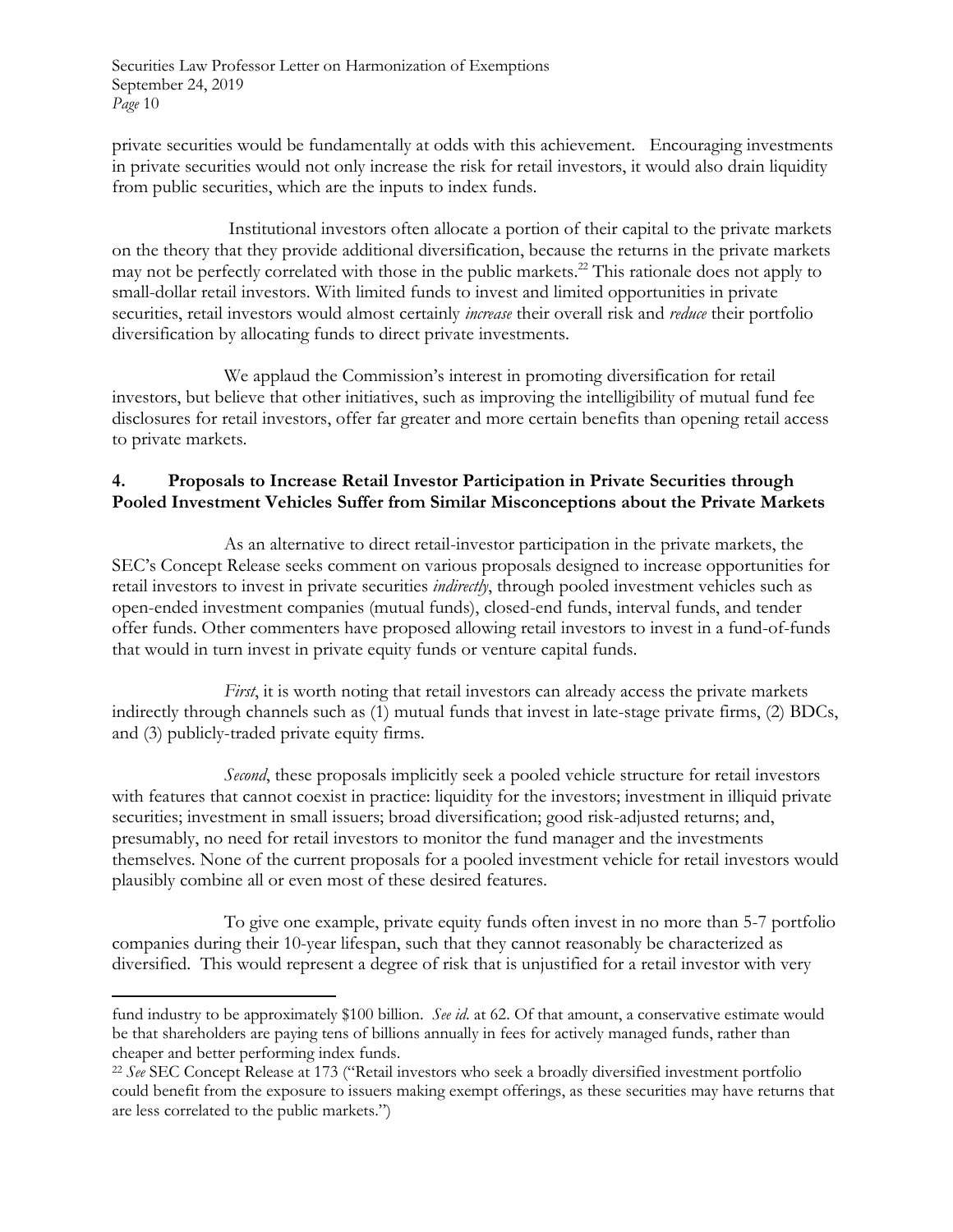limited funds to invest. A fund-of-funds that invested in multiple private equity funds could ameliorate the diversification problem slightly, but the fees charged by the manager of the fund would chip away at returns significantly. And these returns would vary substantially depending on the quality of both the manager and the underlying funds, something that retail investors are not suited to evaluate.<sup>23</sup>

Indeed, the proposal of a fund-of-private-equity-funds for retail investors appears to suffer from three common misconceptions about the private markets:

- (1) that investors earn higher risk-adjusted returns in the private markets than the public markets;
- (2) that investing in the private markets would allow retail investors to invest in "the next Google;" and
- (3) that investing in the private markets would offer additional diversification to retail investors already invested in the public markets.

To the first point, as discussed above it is not clear that even large institutional investors earn higher risk-adjusted returns in the private markets today than in the public markets. The most recent evidence suggests instead that private-market and public-market returns are converging for institutional investors. A fund-of-funds for retail investors would add another layer of fees on top of that, further lowering returns.

The idea that accessing the private markets will allow retail investors to invest in "the next Google" is inaccurate for several reasons. In order to be assured of having access to the highgrowth issuers that generate major returns, retail investors would not only have to invest in a diversified portfolio of private securities, they would have to hold the "market" portfolio—that is, a share of *all* private securities. Indeed, in the public markets, *just 4% of listed U.S. companies accounted for all of the gains of the U.S. stock market from 1926 to 2016*. <sup>24</sup> Investors who did not hold shares in this vanishingly small set of issuers would have missed out entirely on the gains in the public markets. This is why market index funds are so beneficial to investors: they provide access to the tiny set of out-performers, without requiring investors to guess which ones the winners will be.

Yet there is no way to create such an index fund for private securities or to hold "the market" for private securities, even with a fund-of-funds. First, even regulators do not know the full universe of private securities outstanding at any point in time. Second, because private securities are relatively illiquid and generally subject to restrictions on resale, no investor is guaranteed access to any specific issuer's securities. If all of the gains in the private markets are generated by a very small proportion of issuers (as they are in the public markets), investors hoping to invest in "the next Google" by investing in the private markets are most likely to miss out entirely.

Finally, a common justification for allowing retail investors to access the private markets is the claim that they provide returns that are not perfectly correlated with the public

<sup>23</sup> As a comparison point, decades of research confirm that retail investors' track record of picking mutual fund managers is poor. *See* Birdthistle, *supra* note 19.

<sup>24</sup> Hendrik Bessembinder, *Do Stocks Outperform Treasury Bills?*, 129 J. FIN. ECON. 440 (2018). *See also* Hendrik Bessembinder et al., *Do Global Stocks Outperform US Treasury Bills* (2019), *available at* [https://papers.ssrn.com/sol3/papers.cfm?abstract\\_id=3415739.](https://papers.ssrn.com/sol3/papers.cfm?abstract_id=3415739)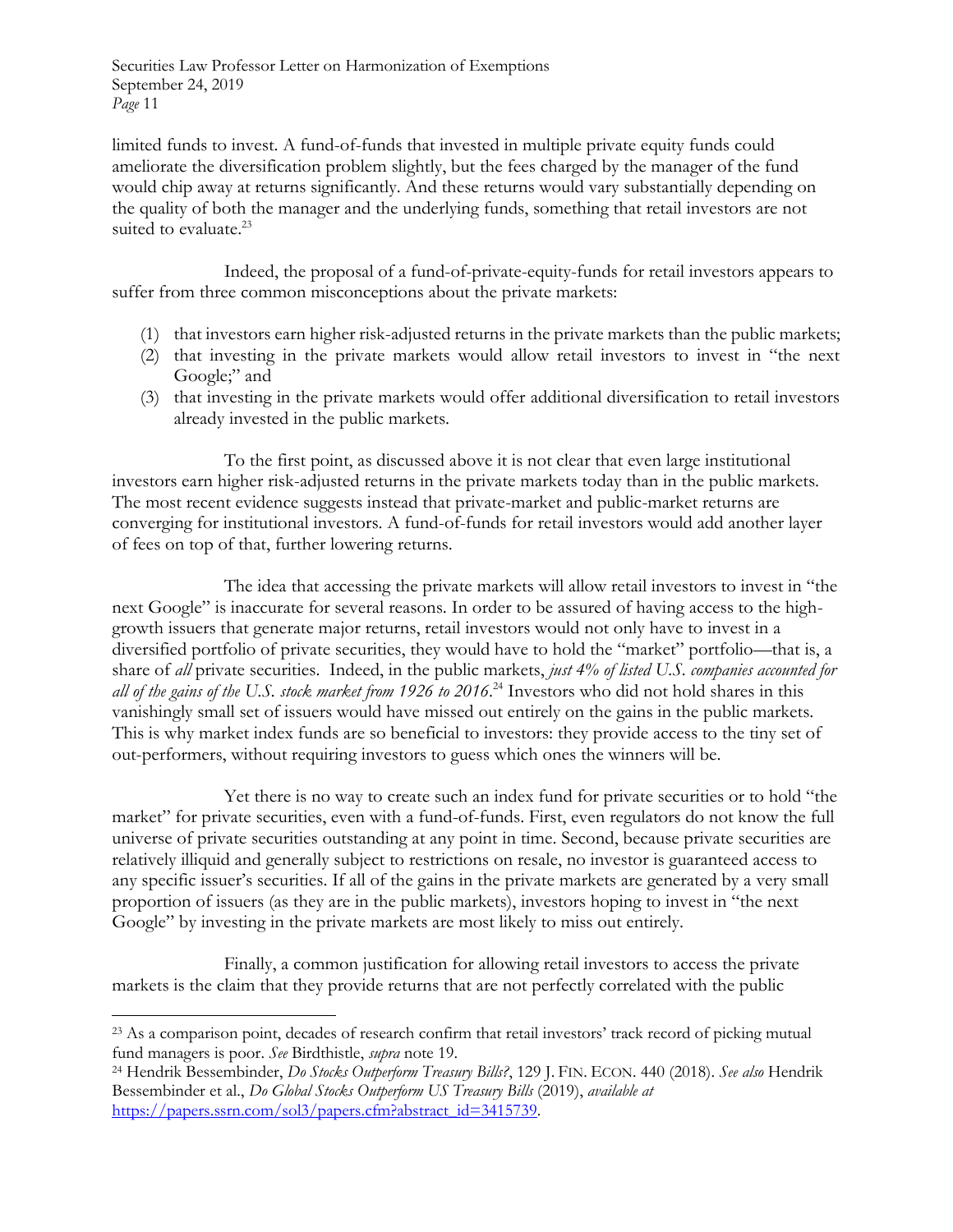markets, creating additional diversification for investors in the public markets.<sup>25</sup> As discussed above, the diversification rationale does not apply to small-dollar retail investors with limited funds to invest. Moreover, as the private markets continue to become more competitive, we should expect more correlation with the public markets. Private firms are subject to the vagaries of the business cycle, just as public firms are.<sup>26</sup> For similar reasons, claims that investments in the private markets are less volatile than the public markets are also likely inaccurate.<sup>27</sup>

# **5. The Universe of Existing Exemptions Accommodates Retail Investor Participation**

#### *A. Exemptions already allow retail investment in private markets.*

In cases in which retail investors might have access to information or bargaining power, such as when "friends and family" have close relationships with startup company founders, existing exemptions, notably Section 4(a)(2) of the Securities Act, already apply. Exemptions, notably Regulation D, also apply in cases where the number of potential retail investors are small enough that they might solve the collective action problems to bargain for more information from issuers.

*B. Core policy concerns – protecting investors and promoting capital formation – should shape transaction exemptions, not the other way around.*

Regulation D seems to offer a much more permissive and attractive exemption to issuers than any other exemption. When Congress and the Commission created or expanded transaction exemptions such as crowdfunding and Regulation A in the JOBS Act and regulations under the statute, they also liberalized the use of Regulation D. This should not lead to efforts to expand other transaction exemptions merely to "compete" with Regulation D or to attract greater transaction volumes. That could lead to a ratchet effect in which the liberalization of one transaction exemption places pressure to liberalize other exemptions without regard for the underlying value of investor protection.

#### C. *Transaction exemptions limit risk of losses to investors.*

In looking to investor net-worth or annual income, the Accredited Investor definition presents a crude proxy for the ability of investors to access and understand information about issuers. However, these net-worth and income tests also have a secondary benefit of limiting exempt transactions to investors who are better able to bear losses without catastrophic consequences to their personal finances. This same logic of limiting total risk exposure applies not only to Regulation D, but also to the structure of other transaction exemptions, such as

 $\overline{\phantom{a}}$ 

<sup>26</sup> Private equity returns, for example, are highly cyclical, which calls into question the view that private equity offers significant diversification benefits relative to investing in public equities. *See, e.g.*, Viral V. Acharya, Julian Franks & Henri Servaes, *Private Equity: Boom and Bust?*, 19 J. APPLIED CORP. FIN. 44, 46 (2007); Andrew Ang et al., *Estimating Private Equity Returns from Limited Partner Cash Flows*, 73 J. FIN. 1751, 1751 (2018). <sup>27</sup> *See* Andrew Ang et al., *Estimating Private Equity Returns from Limited Partner Cash Flows*, 73 J. FIN. 1751, 1782 (2018) (concluding that volatility for private equity is at least as high as for standard equity indices); Daniel Rasmussen, *Private Equity: Overvalued and Overrated?*, AM. AFF., Spring 2018, at 4.

<sup>25</sup> *See* footnote 22 and accompanying text.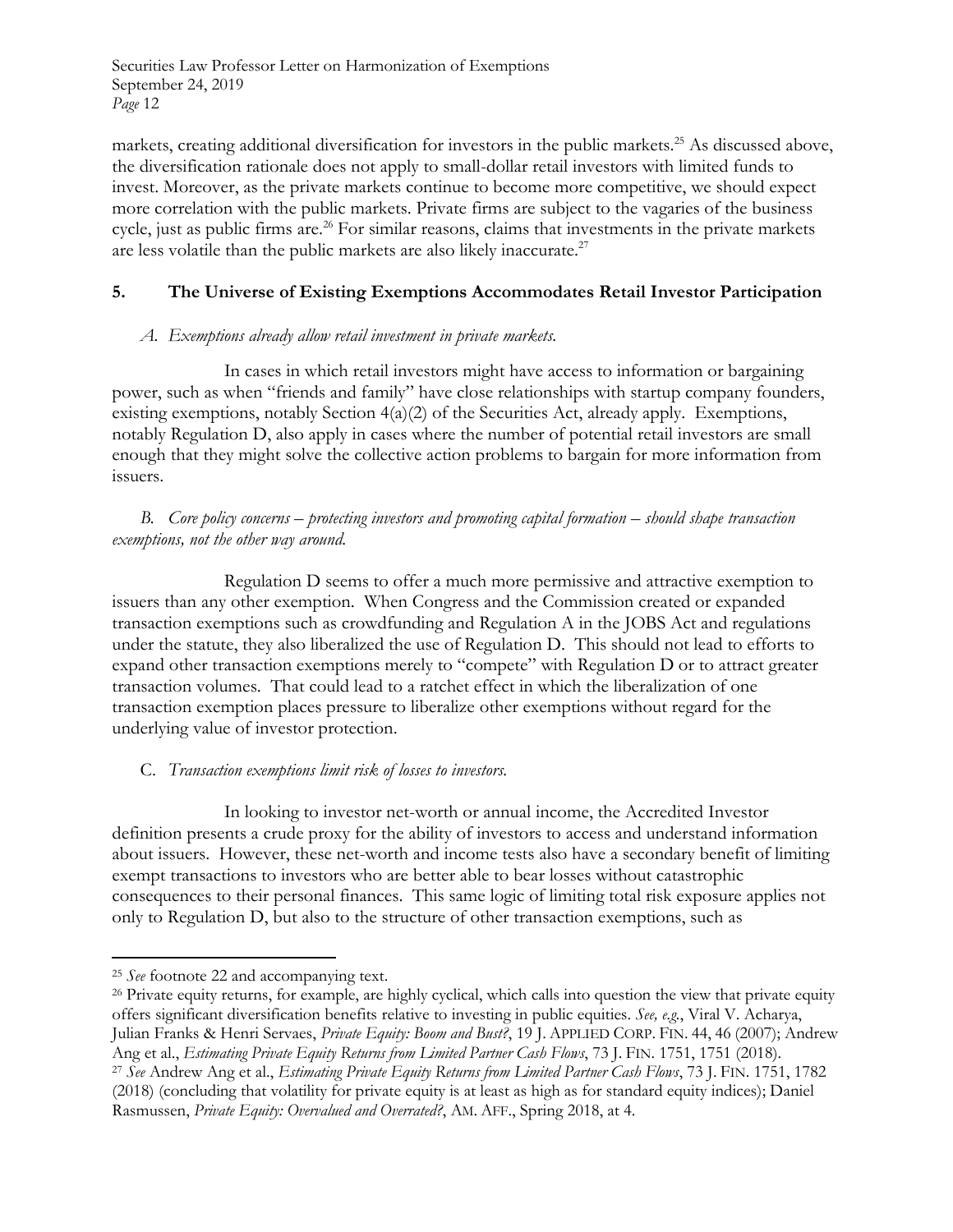crowdfunding. Of course, inflation undermines the effectiveness of the safeguards built into the Accredited Investor net-worth and income tests.

#### **6. Congress, the Commission and Public Need Data on the Current Use of Transaction Exemptions**

Unfortunately, Congress, the Commission and the public lack important data on the current use of transaction exemptions. Without this information, Congress, the Commission, and the public cannot evaluate whether exemptions from SEC registration – *even as currently structured* – adequately protect investors.

#### *A. Types of Data*

We would recommend that the Commission work with state securities regulators to conduct a comprehensive survey of the existing use of transaction exemptions and to make the results publicly available. Among the type of data the Commission should collect are the following:

- 1. *Volume of Issuances:* What is the aggregate annual volume of transactions using a particular exemption? How is this changing over time?
- 2. *Nature of Issuers:* What is the size of issuers (by assets and number of shareholders) using the exemption? What percentage of issuers using an exemption are Exchange Act reporting issuers?
- 3. *Nature of Offerees and Purchasers:* Who are the investors being offered and sold securities under that exemption?
- 4. *Disclosures:* What information is being given to investors?
- 5. *"Underwriters":* Are issuers using an exemption engaging a placement agent or other party to sell the securities or act effectively as an underwriter? How are those parties being compensated? To what extent are broker-dealers involved in transactions and the markets for these securities?
- 6. *Returns/Losses:* What is the distribution of returns to investors from issuances under a particular exemption?
- 7. *Fraud, enforcement actions, and non-compliance:* What is the incidence of fraud or at least reports of fraud for companies using the exemption? What is the extent of non-compliance with exemption requirements? The Commission should check the identities of issuers and parties involved in the sales process against parties named in securities litigation (public and private, civil and criminal) and SEC, FINRA, and state enforcement actions.
- 8. *Resales:* What is the level of resales/secondary market trading for securities issued under a particular exemption? What is the timing for those trades, *i.e.* how soon are they occurring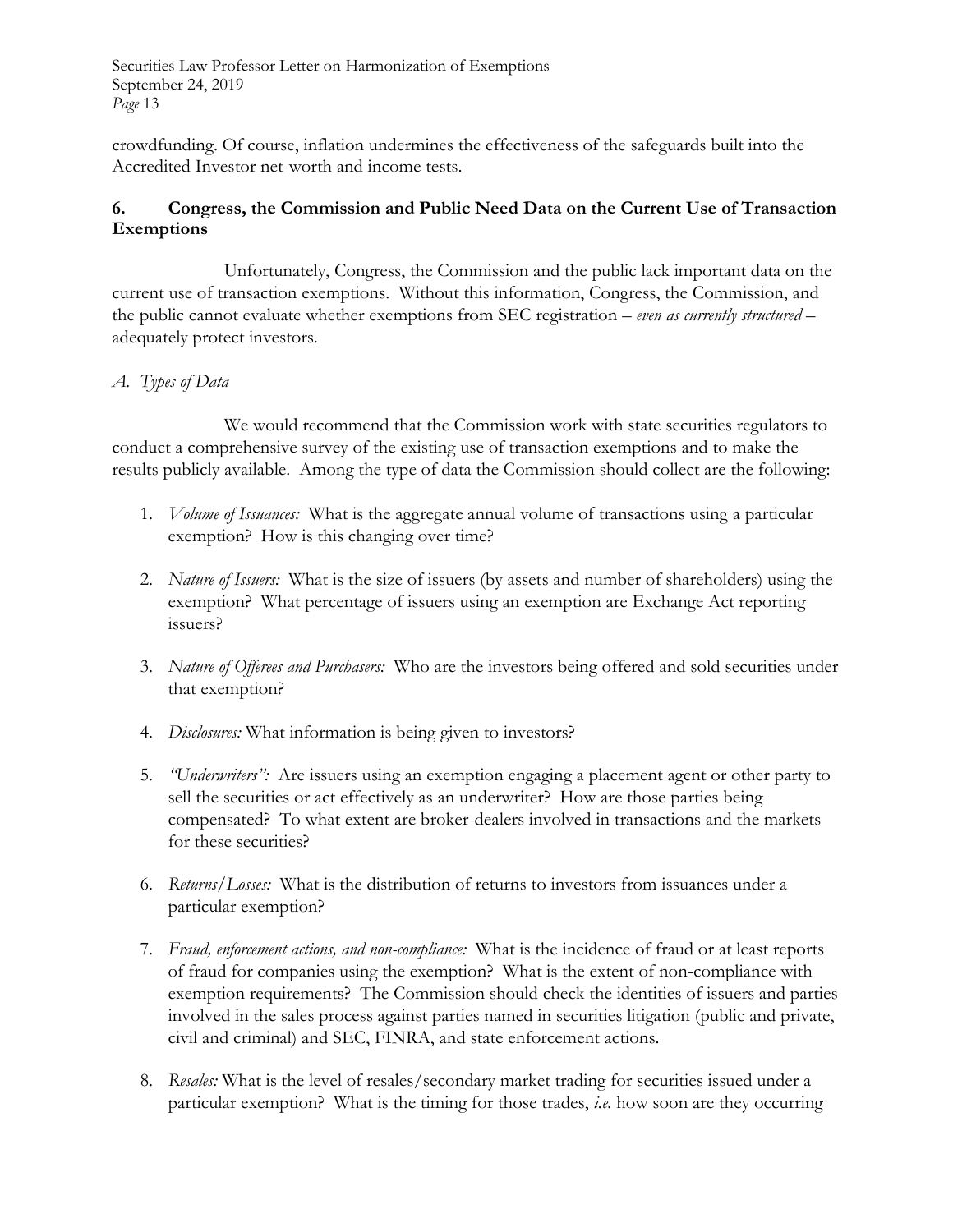post-issuance? This would help the Commission and the public determine the extent to which resale restrictions under a particular exemption are being subverted and the design of the exemption is being undermined. At the same time, this data would show the extent of liquidity in secondary markets. Comparisons on spreads, commissions, and other fees between private and public secondary markets are also crucial for evaluating the benefits to investors in secondary markets.

We recognize that there may be gaps in the data that can be collected. As one example: Section 4(a)(2) offerings are conducted under a statutory not a regulatory provision, and no filing requirement thus applies.

# **7. Opening Retail Investments in Private Markets May Tax Regulator Resources**

We note that expanding transaction exemptions would also impose costs on regulators, who would have to monitor larger private markets. For any new or expanded exemption, the Commission should consider which regulators – federal or state – would have responsibility for policing issuances and ask whether those regulators – including SEC staff – would have sufficient and sustained resources to perform this obligation. We note that any changes to exemptions that deem securities to be "covered securities" would deprive state blue sky regulators of jurisdiction. Enlarged transaction exemptions would also preclude private rights of action under the Securities Act of 1933. The SEC Staff might face significant pressure to police alone a much wider and less well-lit private market beat.

# **8. Private Markets Can Pose Financial Stability Concerns**

We note that expanding transaction exemptions has other consequences, including for systemic risk and prudential regulation. For example, many of the securities, including mortgage-related collateralized debt obligations, at the heart of the global financial crisis were issued or traded under exemptions from registration. The resultant lower levels of disclosure meant that investors in these instruments, investors in financial institutions exposed to these instruments, and regulators all had less information about the risks of these securities as they metastasized. The disclosure that comes with securities registration and public markets plays a vital role in providing "market discipline" for financial institutions and markets.

#### **9. Transaction Exemptions Should Be Carefully Structured to Promote Migration of Capital to Public Markets**

If public companies and public markets create positive externalities, as we have seen, securities regulation should be crafted with a view toward encouraging or even requiring firms to go public. The JOBS Act of 2012<sup>28</sup> illustrates the difficulty of achieving the correct balance. Although it included provisions expressly designed to encourage companies to go public, overall it appears to

 $\overline{\phantom{a}}$ <sup>28</sup> *See* Jumpstart Our Business Startups Act ("JOBS Act"), Pub. L. No. 112-106 (2012).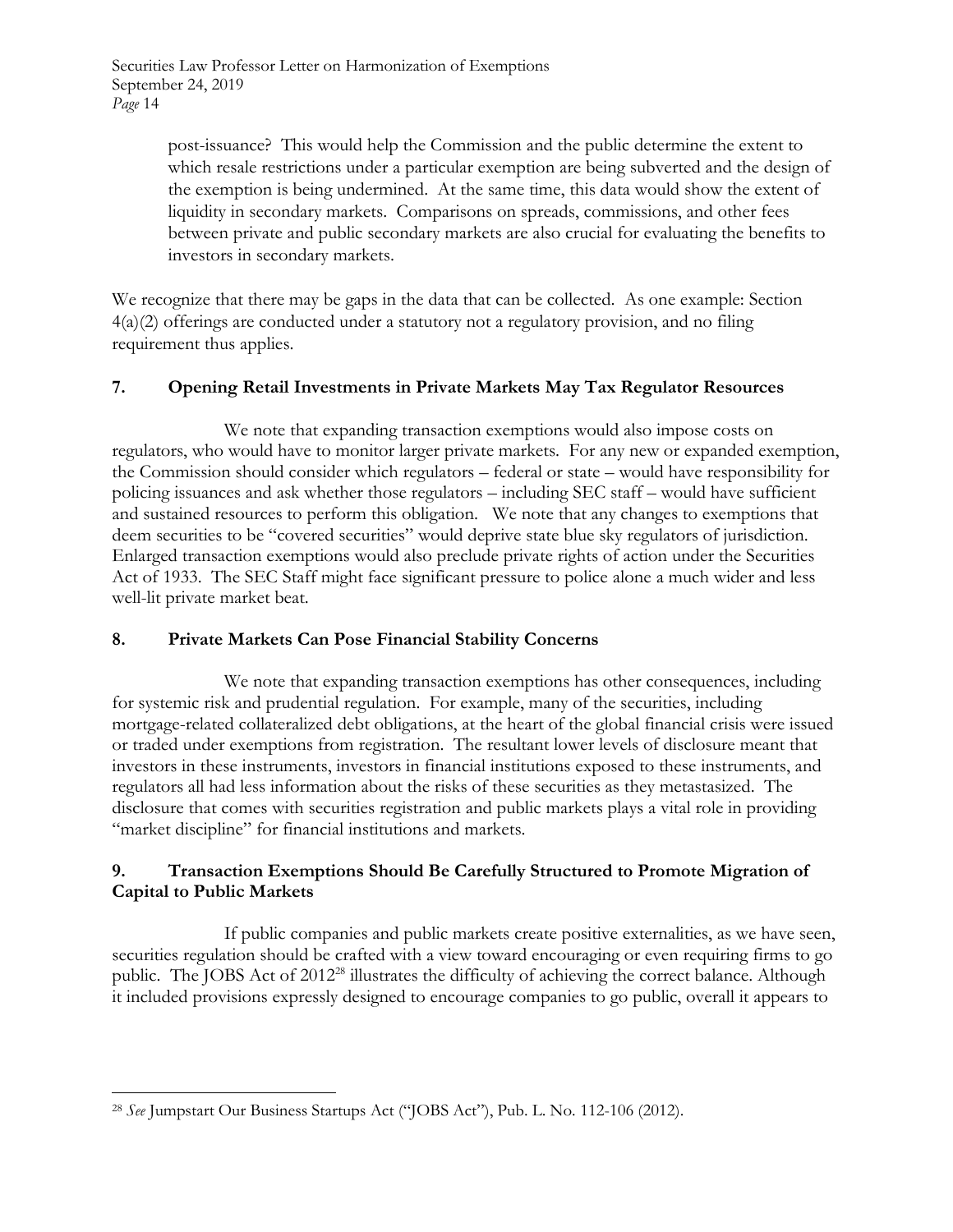have had the opposite effect, as it simultaneously loosened restrictions on the trading of private securities and the requirement for firms to go public based on their number of shareholders.<sup>29</sup>

This suggests that Congress and the Commission may need to take more aggressive action to usher firms into the public markets. Such measures might include tightening the asset size or shareholder threshold in Section 12(g) of the Securities Exchange Act of 1934, or making existing securities registration exemptions available to an issuer only for a fixed time period.

#### **Conclusion**

The signatories have differing views on the details of regulation of both public and private offerings. However, we believe that the Commission needs to consider the propensity of private offerings to divert capital away from public markets and the benefits of public markets that might be thus compromised. Changes to transaction exemptions, particularly transformational changes, should be pursued only after careful collection, dissemination, and analysis of data on the use of existing exemptions and how well these exemptions protect retail investors.

<sup>29</sup> *See e.g.*, Michael D. Guttentag, *Patching a Hole in the JOBS Act: How and Why to Rewrite the Rules That Require Firms to Make Periodic Disclosures*, 88 Ind. L.J. 151, 173–74 (2013); Michael D. Guttentag, *Protection from What? Investor Protection and the JOBS Act*, 13 U.C. DAVIS BUS. L.J. 207, 234 (2013).